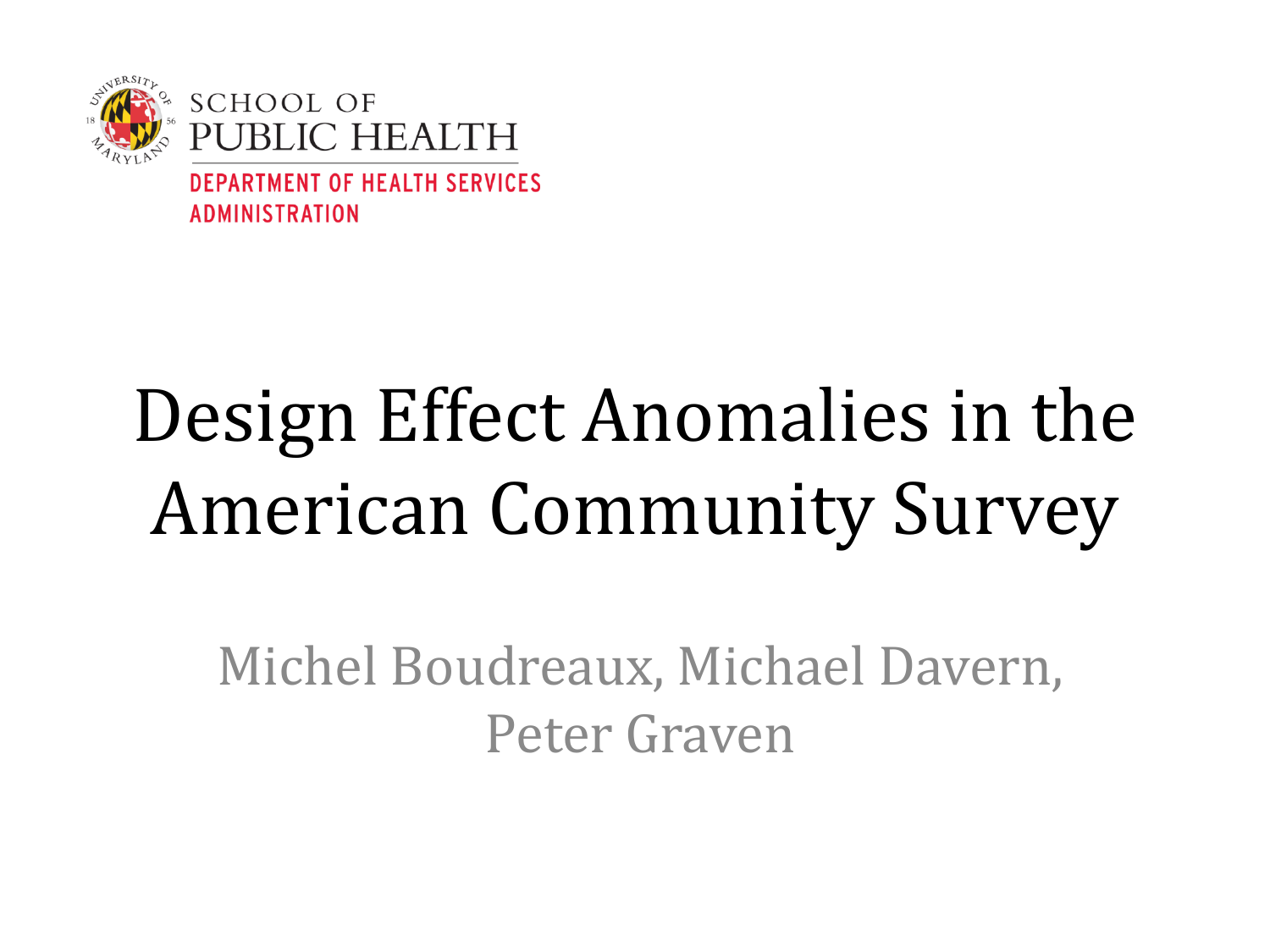## **Overview**

- Background
- Results
- Potential causes
- Practical significance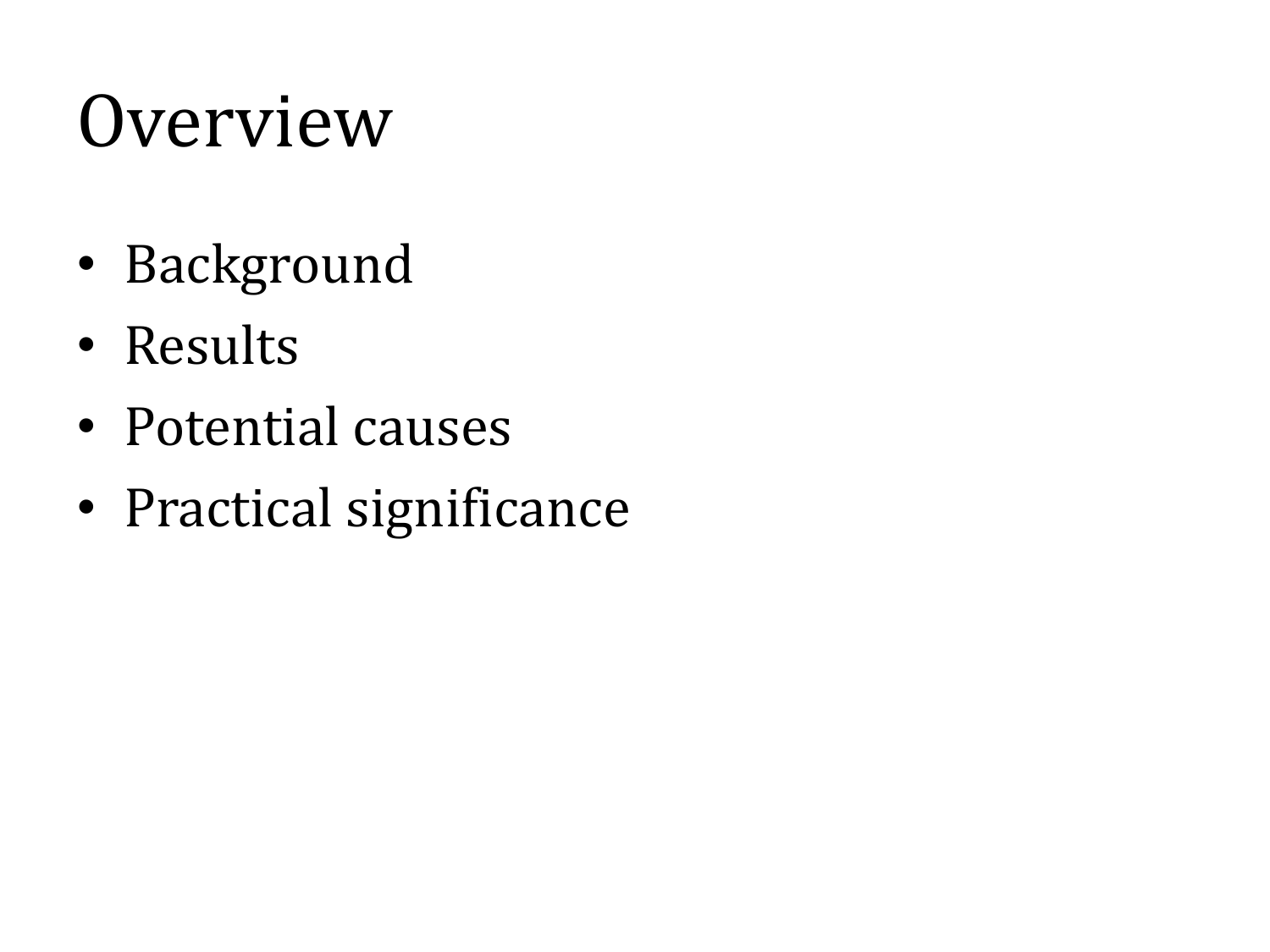# Design Effects

• A relative measure of sample efficiency



< 1: More Efficient > 1: Less Efficient

- Sensitive to design elements
	- Stratification (-)
	- Intra-cluster correlation (+)
	- Variance in the weights (+)
- Typically 2-4

– DEFF = f(sample design, variable)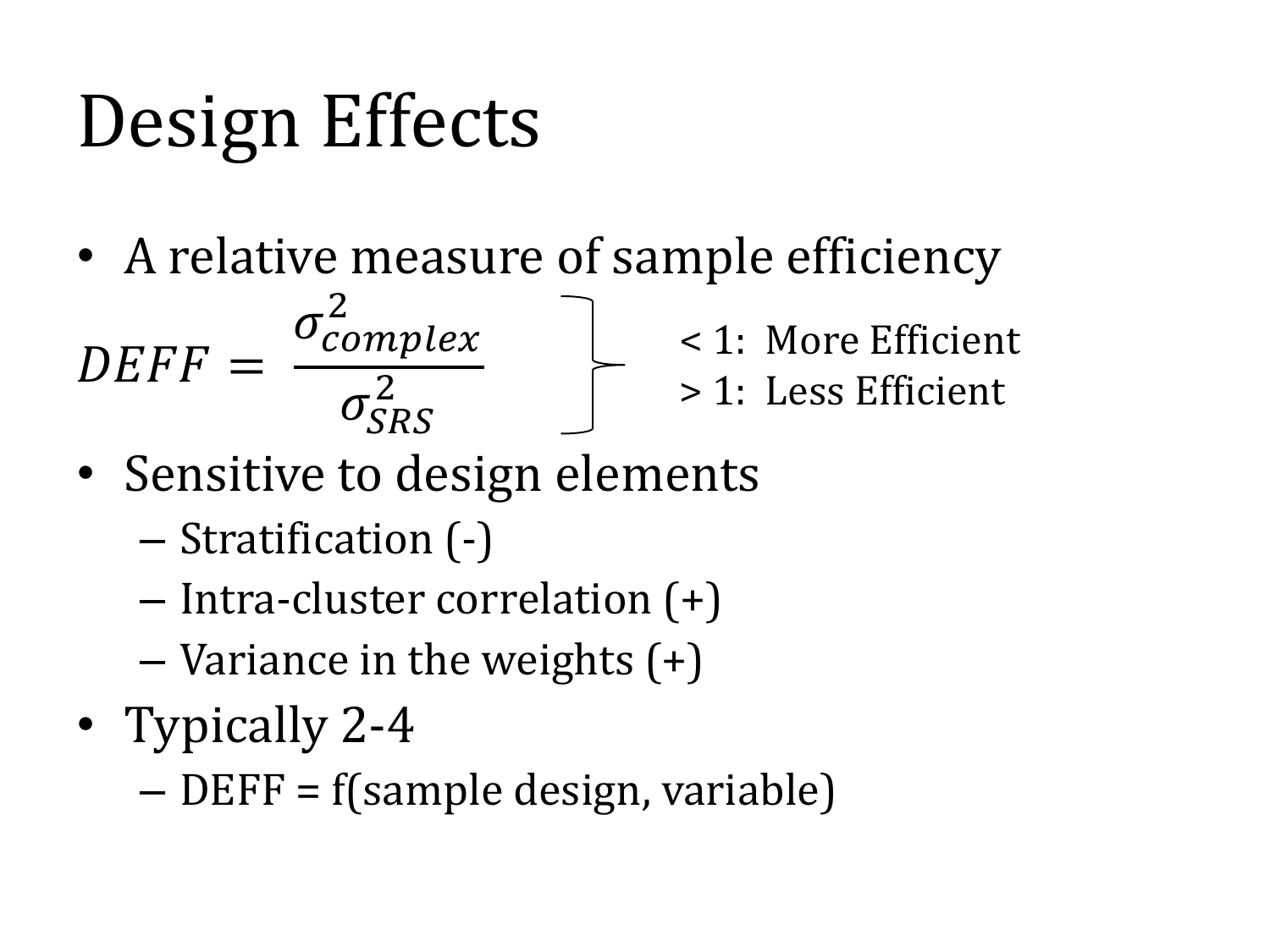## Brief Review of ACS Sample Design

- Separate design for HU and GQ
- Housing Unit Design
	- Frame: MAF
	- Each county chosen with certainty
	- Sub-county strata defined on population and RR
	- **1/3 Non-responders sampled for personal interviews**
- PUMS created as a systematic sample such that a 1% sample of each state is formed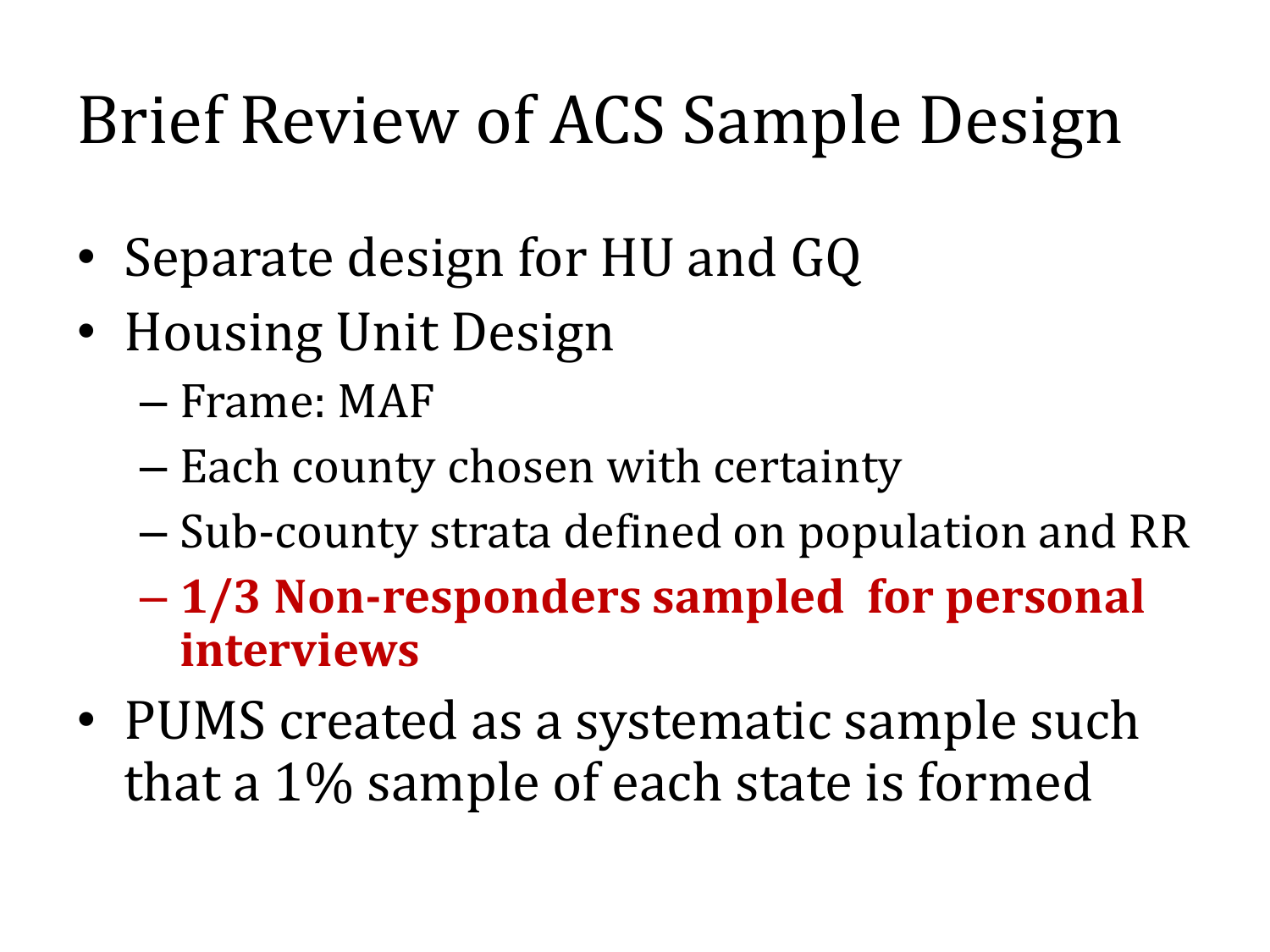## Variance Estimation

- Successive Difference Replication (SDR)
	- Similar to BRR w/Fay's adjustment
	- Geographic sort order is informative
- Replicate Weights (80 replicates)
	- 1 of 3 replicate factors applied to each case
		- 1.0 (50% of cases), 0.3, 1.7
		- Factor assigned using a Hadamard Matrix (RF)
	- BW adjusted with replicate factor
	- Weighting adjustments repeated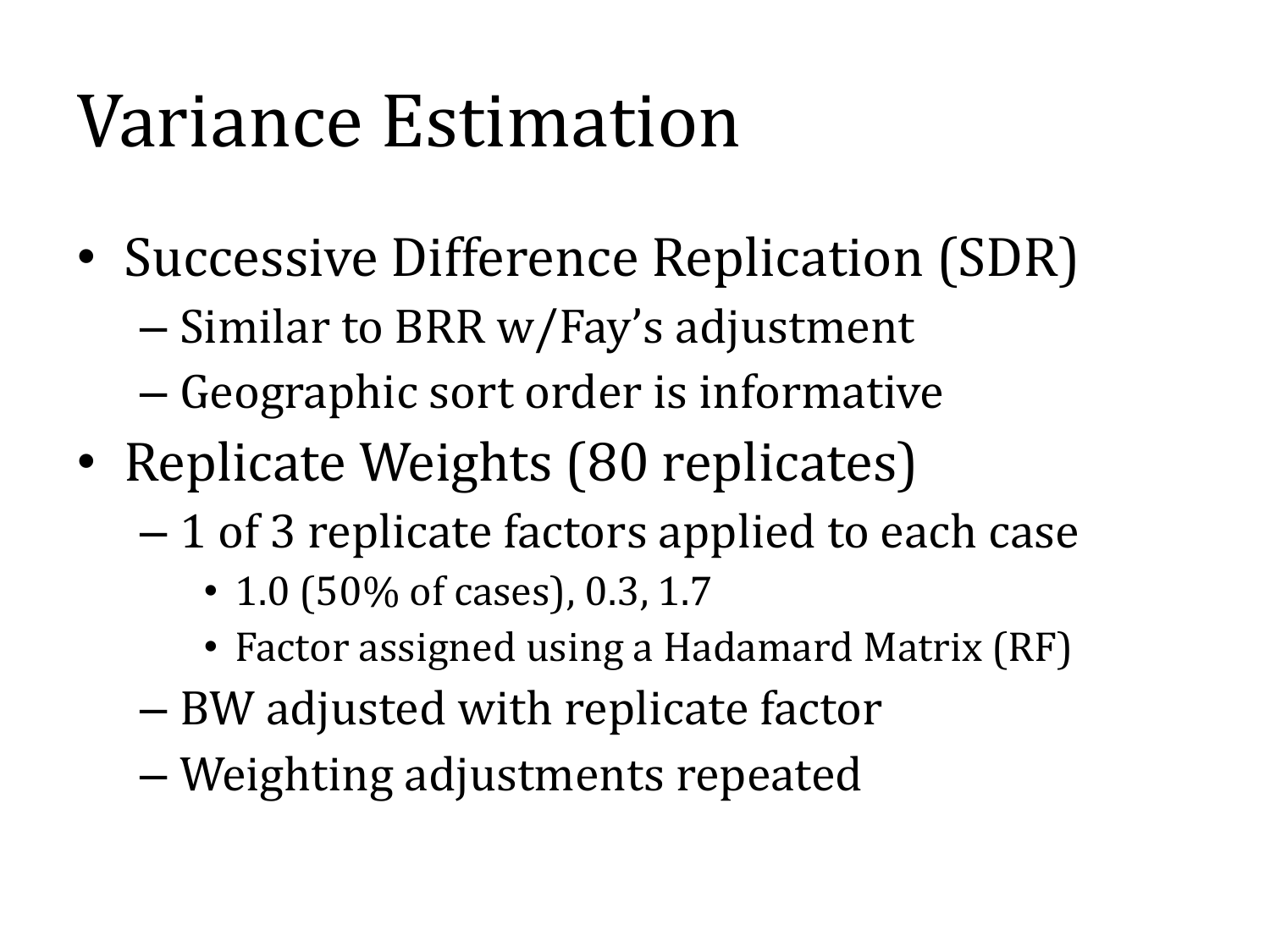#### SDR Formula

$$
S.E_{\cdot x} = \sqrt{\frac{4}{R} \sum_{r=1}^{R} (x_r - x_0)^2}
$$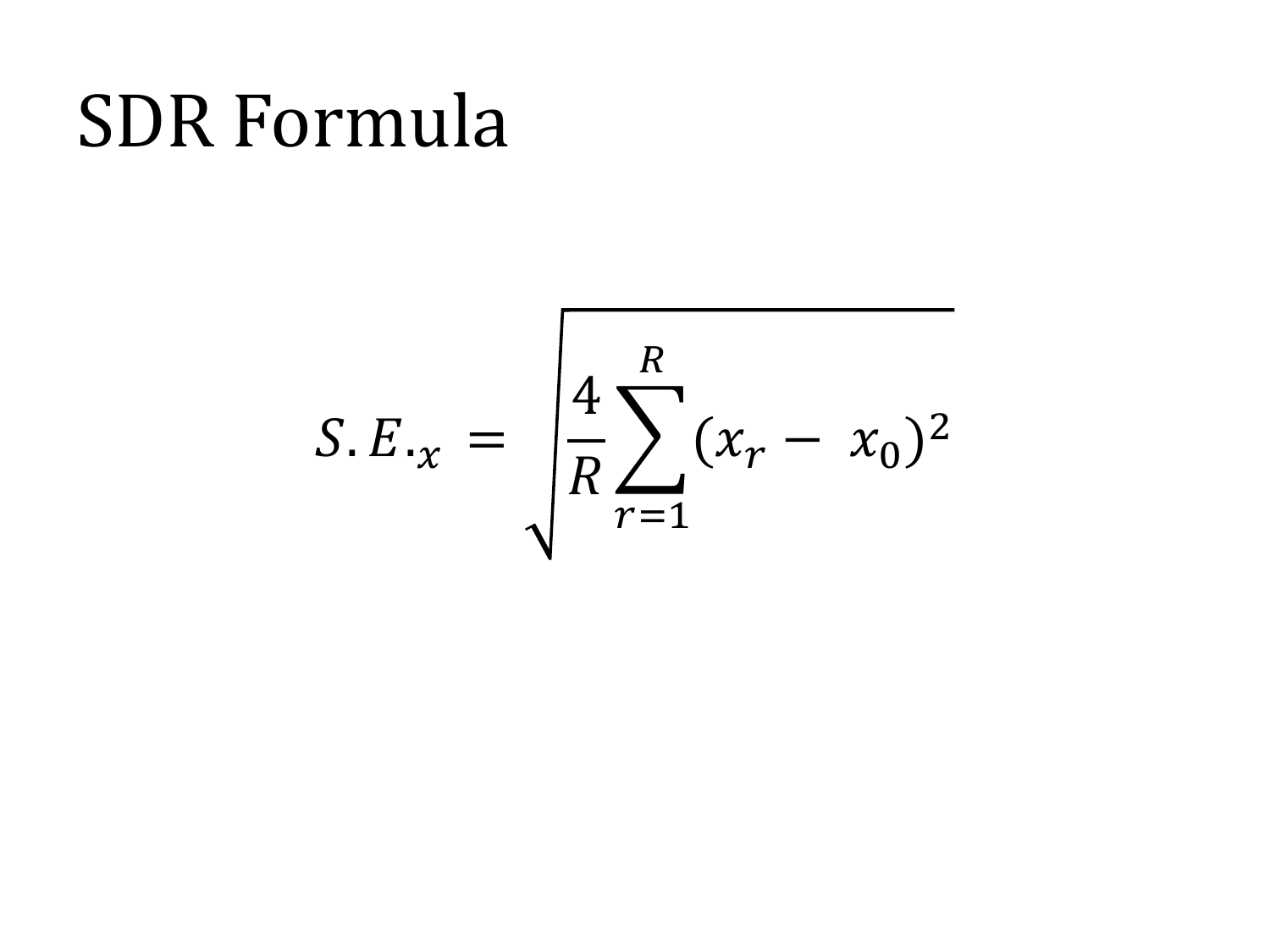#### DEFF in ACS and CPS ASEC

#### **2012 ACS 2012 CPS ASEC**



\* Based on the Civilian Non-institutional Population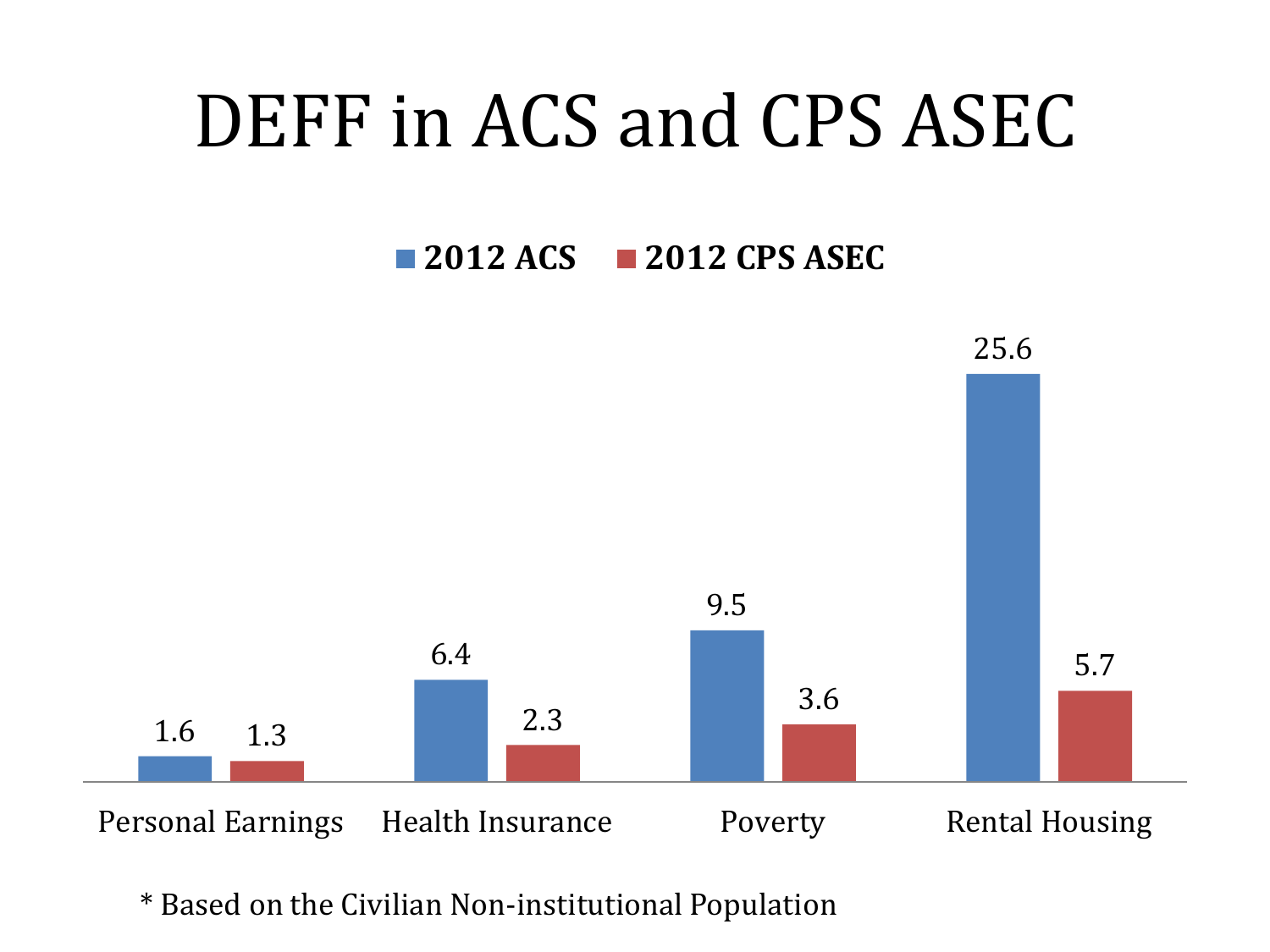## Average DEFF Across the States

**2012 ACS 2012 CPS ASEC**

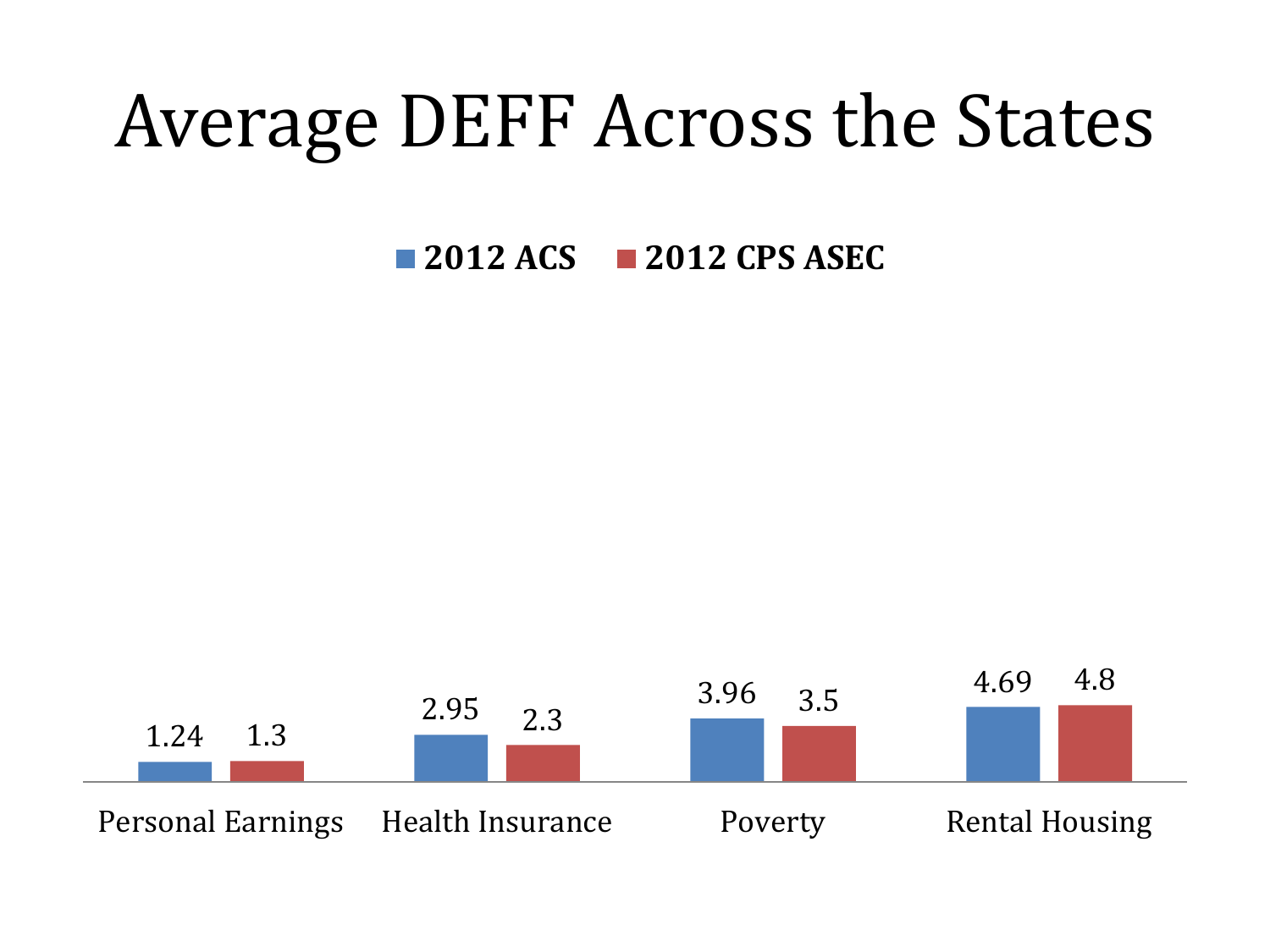## Ratio: National vs State Average

**2012 CPS ASEC 2012 ACS**

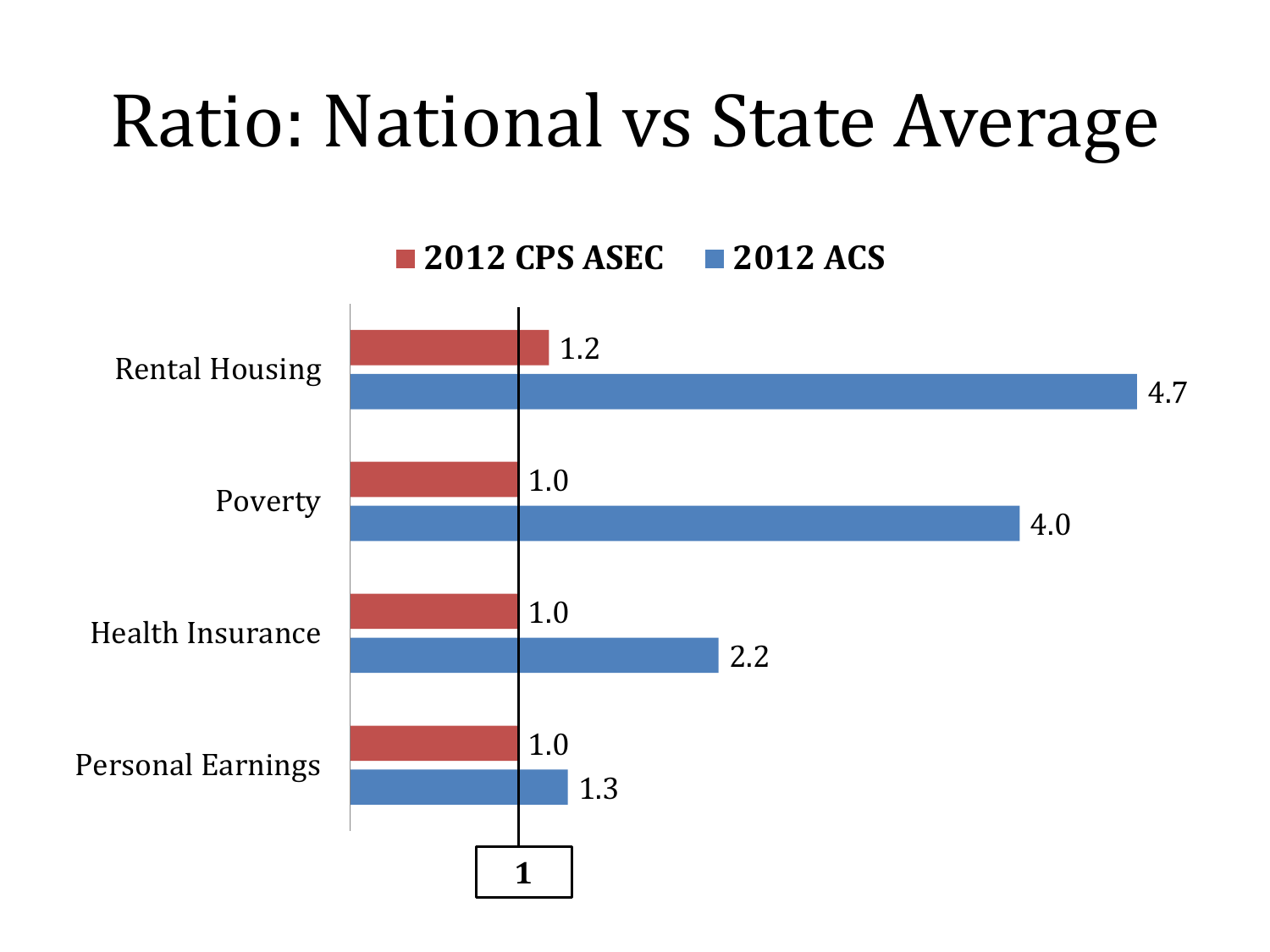## Consistent Across Files

- Across different years of the PUMS
- Apparent in internal file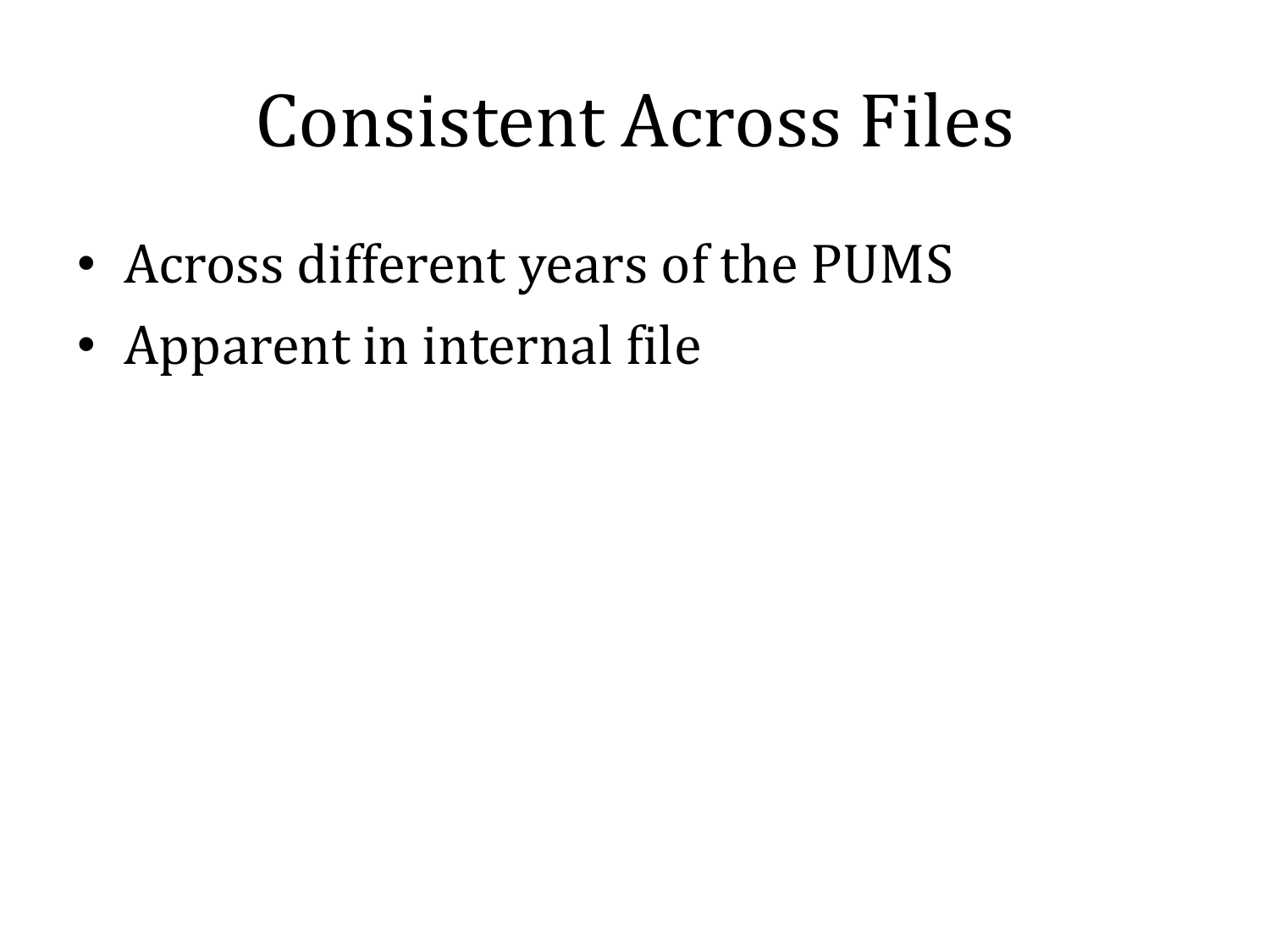## Excluded Causes

- Heterogeneity in the weights  $(1+L)$ 
	- 1+L in line with expectations; not correlated with geography (for full weight and replicates)
- Rounding of the weights
	- ACS rounds, CPS does not
	- Ruled this out by imputing digits in ACS and rounding pooled CPS files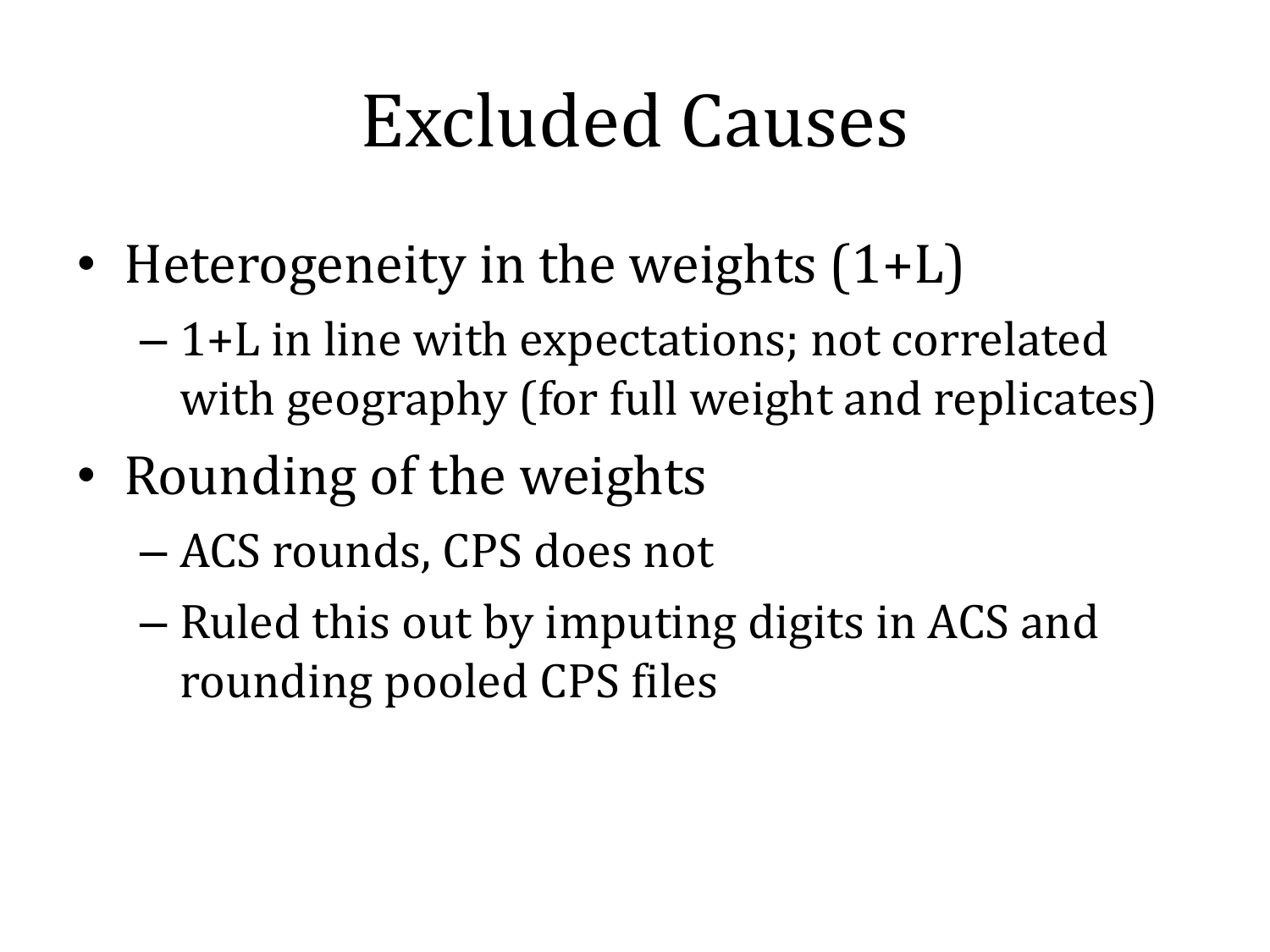## Sample Size

- An obvious distinction
	- National ACS vs CPS
	- National ACS vs State ACS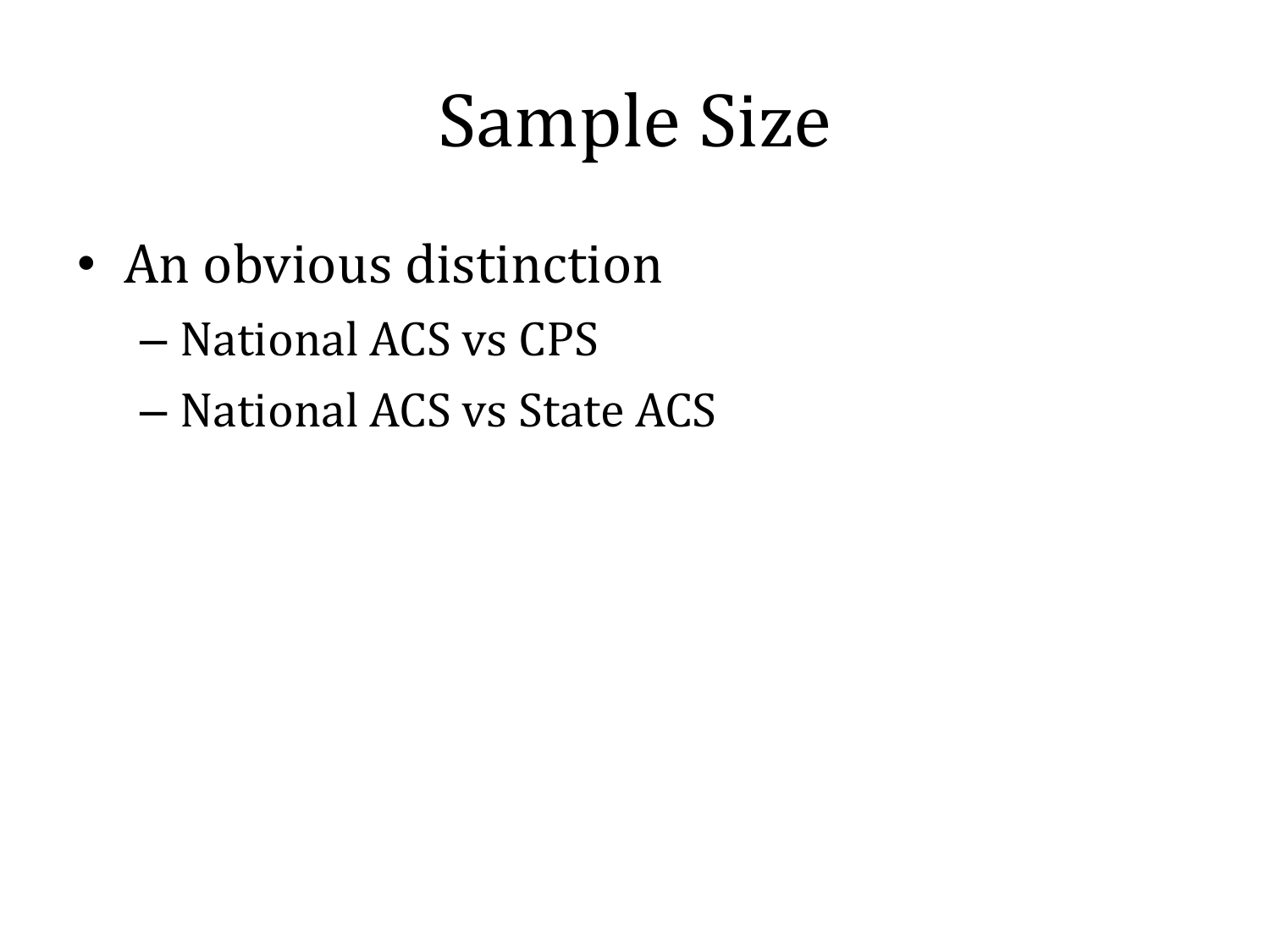## DEFF for Health Insurance by Sample Size, ACS

**DEFF Nat'l vs State Ratio**

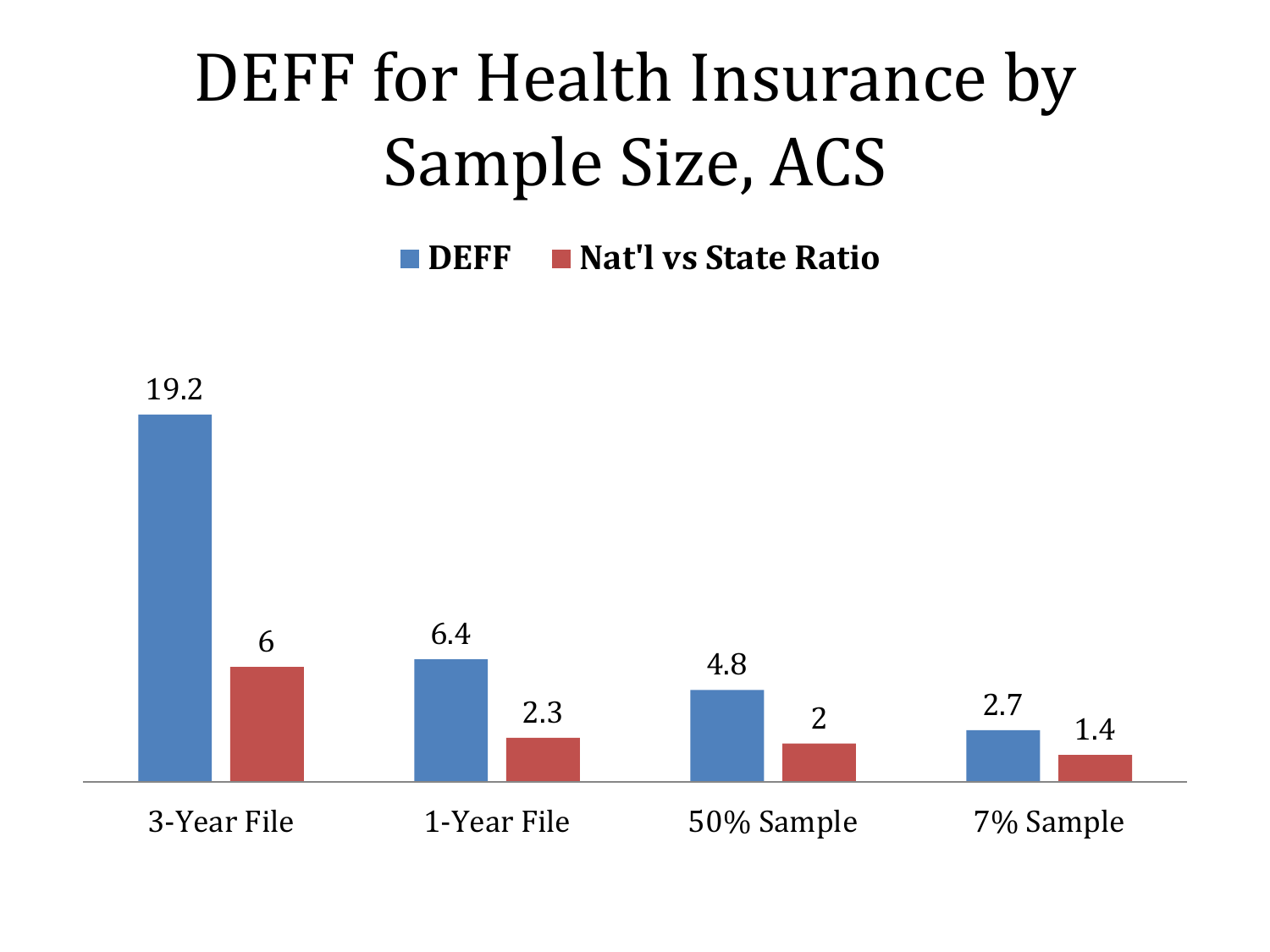## Why Sample Size?

- Working Conjecture
	- As sample size increases, the probability of capturing a meaningful outlier increases
	- The quantity with leverage is the observation specific contribution to variability
	- Mean Squared Deviation

$$
MSD_i = \frac{1}{80} \sum_{r=1}^{80} (w_{ir} - w_{i0})^2
$$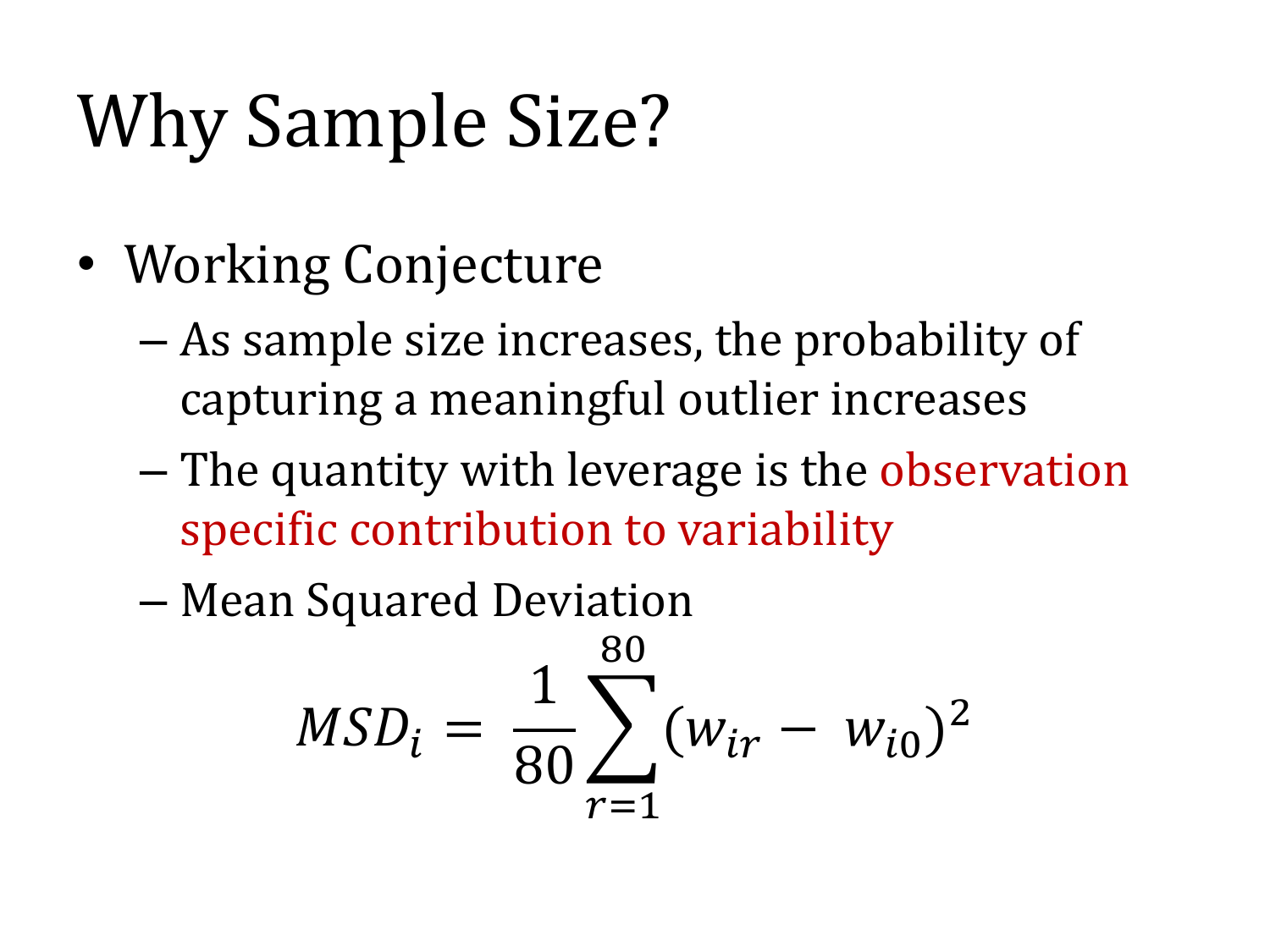## What contributes to MSD?

• Replicate factor (1, 0.3, 1.7)

– Varies by replicate and observation

- Initial base weight value
	- Average in-person interview weights are 3 times the size of the average mail/phone weight.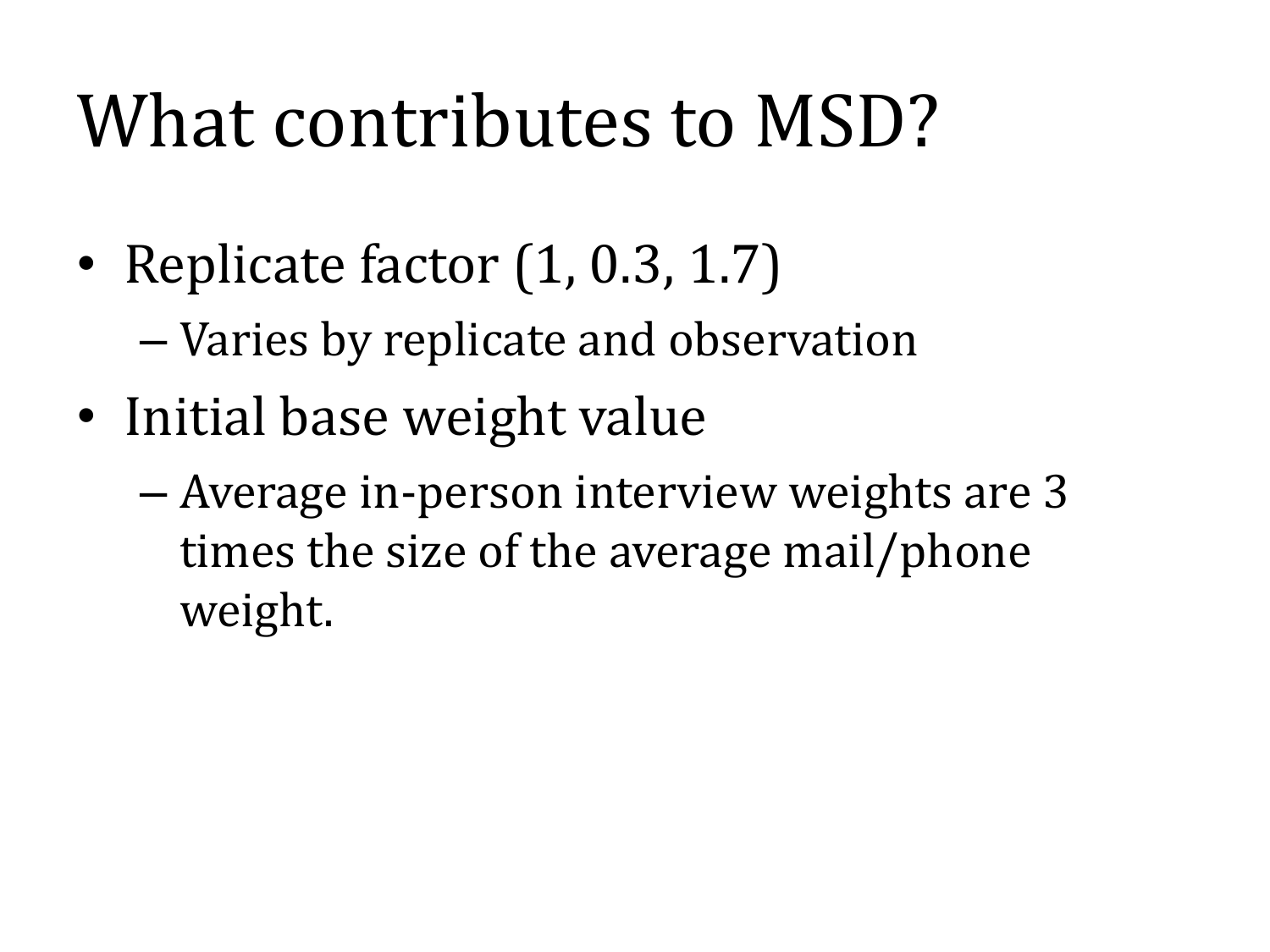## Histogram of MSD

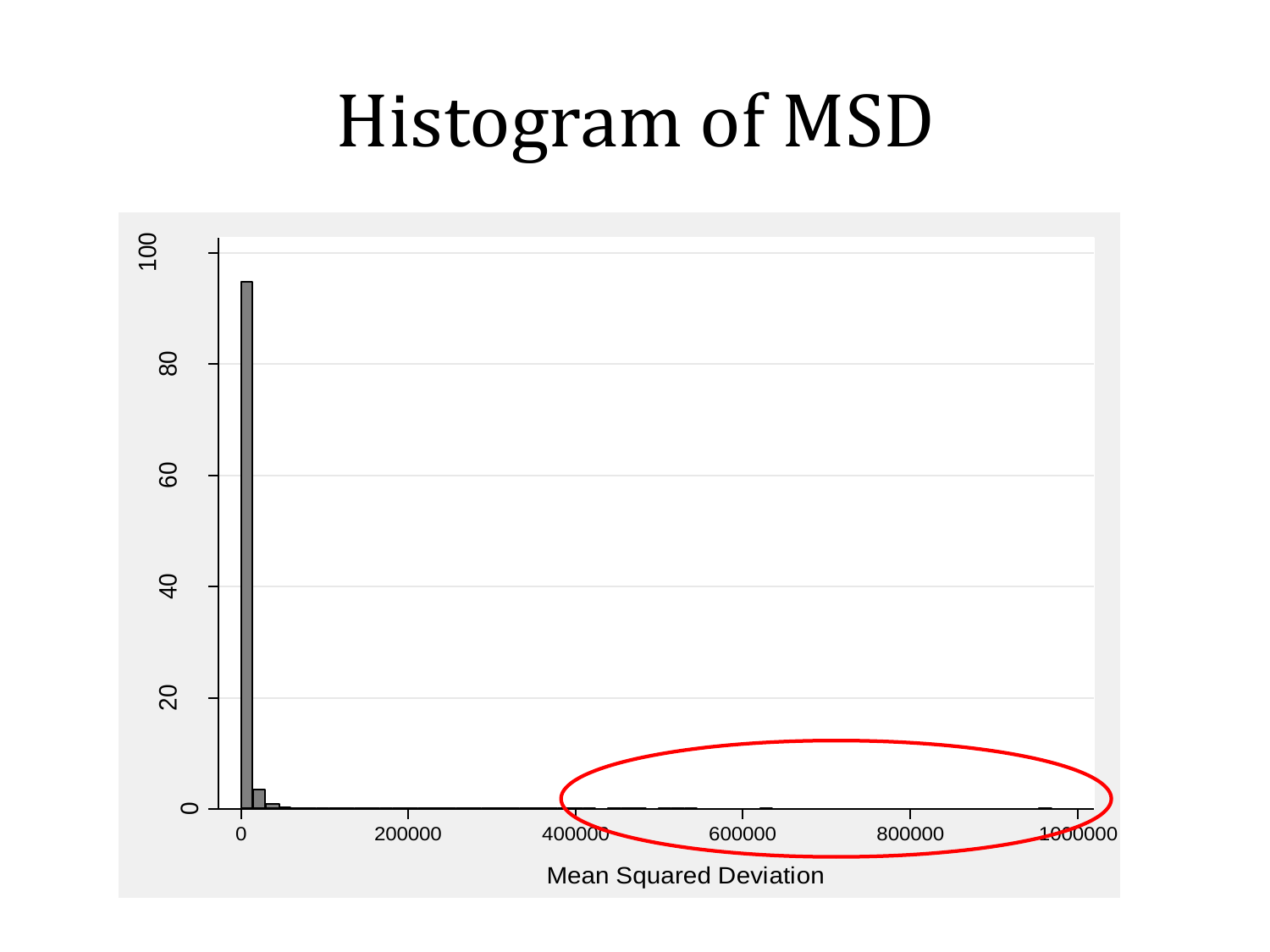### DEFF After Removing Cases Above the 95th Percentile in MSD

Remove Outliers  $\Box$  Original File

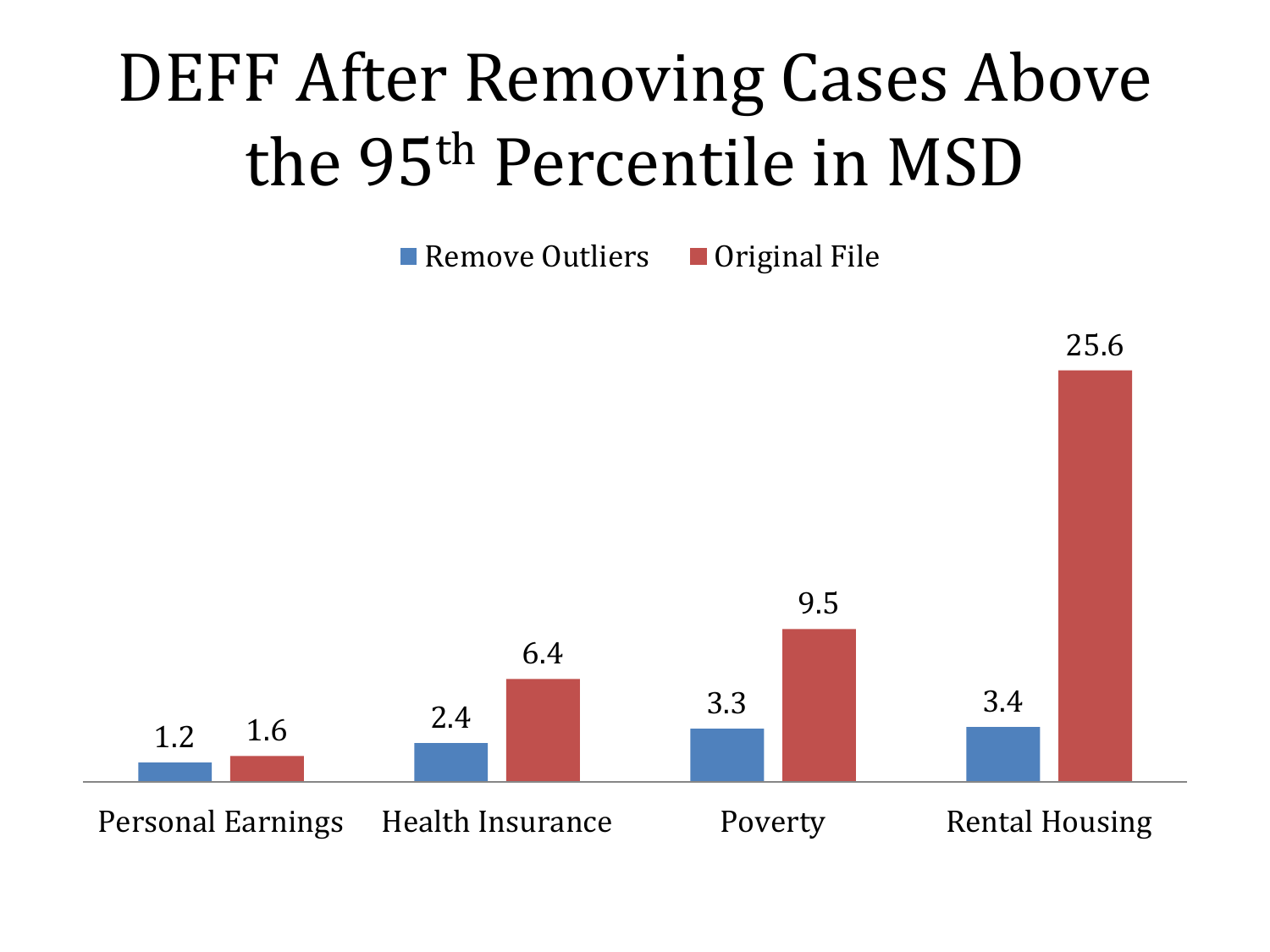#### Census Bureau Reaction

JSM 2013 - Survey Research Methods Section

#### **Investigation of Anomalies in Derived Variances for Estimates from The American Community Survey Public** Use Microdata File<sup>1</sup>

Sirius Fuller and Karen King Decennial Statistical Studies Division **U.S. Census Bureau** 

#### **Abstract**

The American Community Survey releases Public Use Microdata Sample (PUMS) files annually for users to calculate their own estimates. PUMS contains individual housing unit and person records for a limited set of geographic areas. Two methods exist for users to calculate standard errors and variances for estimates: a generalized variance method (design factor) and a replicate weight based method.

Research conducted outside of the Census Bureau has shown that variance based on the replicate weights is much higher than the variance based on design factors for certain estimates at the national level. The Census Bureau is conducting research which will attempt to duplicate those findings and to look for possible causes of these results. It will look at the creation process for the replicate weights for PUMS records, focusing on the impact of PUMS sampling and weighting. It will examine the process to create design factors for PUMS data, focusing on the iterative linear regression used to create design factor candidates. This paper will show results and may offer some practical solutions to bring the two sets of standard errors and variances into better alignment.

Keywords: American Community Survey; Public Use Microdata Sample; Design Factors; Design Effects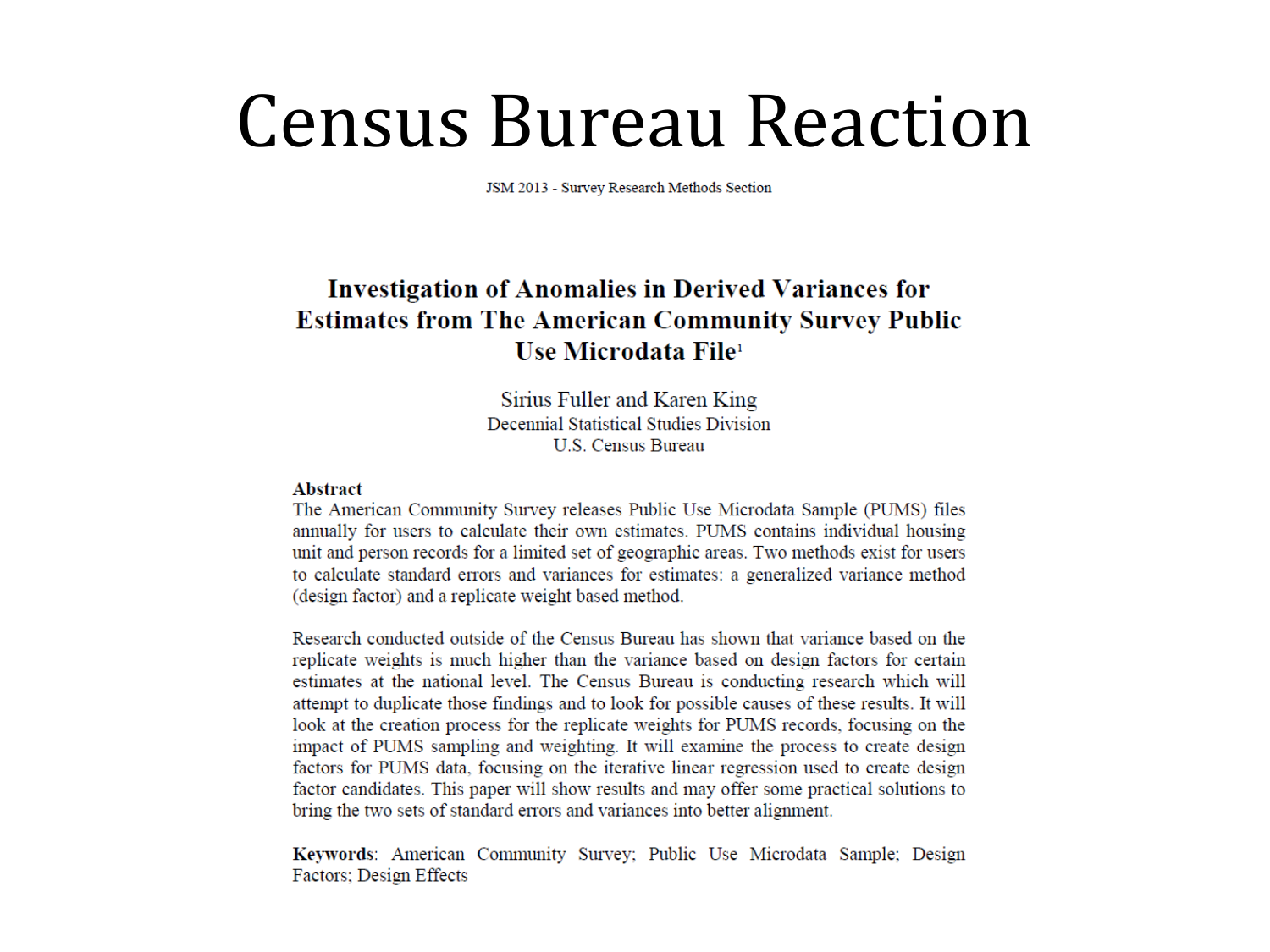## Implications

- Our suggestion is that the ACS SE's are larger than they *should* be
- Our blunt approach detects this problem at the national level
	- Where it does not matter in most applications
- But we have suggestive evidence that it matters at lower levels of geography
	- A random selection of 7% of cases still shows a a ratio  $> 1$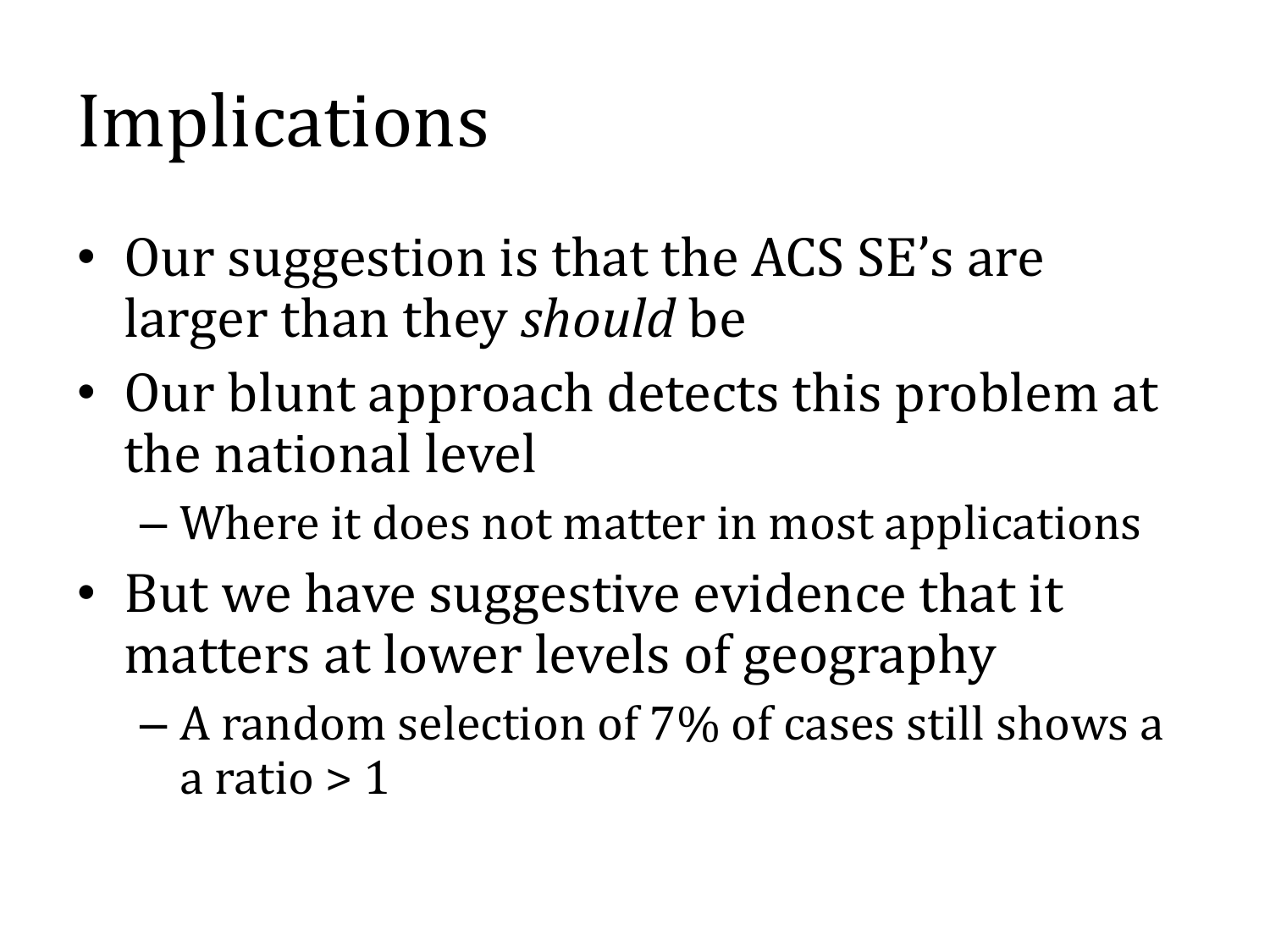## Concern and Investment

- Reducing statistical noise at low levels of geography is a clear priority
	- Sample expansion and GQ imputation
- Our results suggest that improving the variance estimator may also add precision.
	- Especially: Investigate the implication of subsampling
		- The problem could be exaggerated in surveys that use ACS as a sampling frame
	- Cheap (potentially)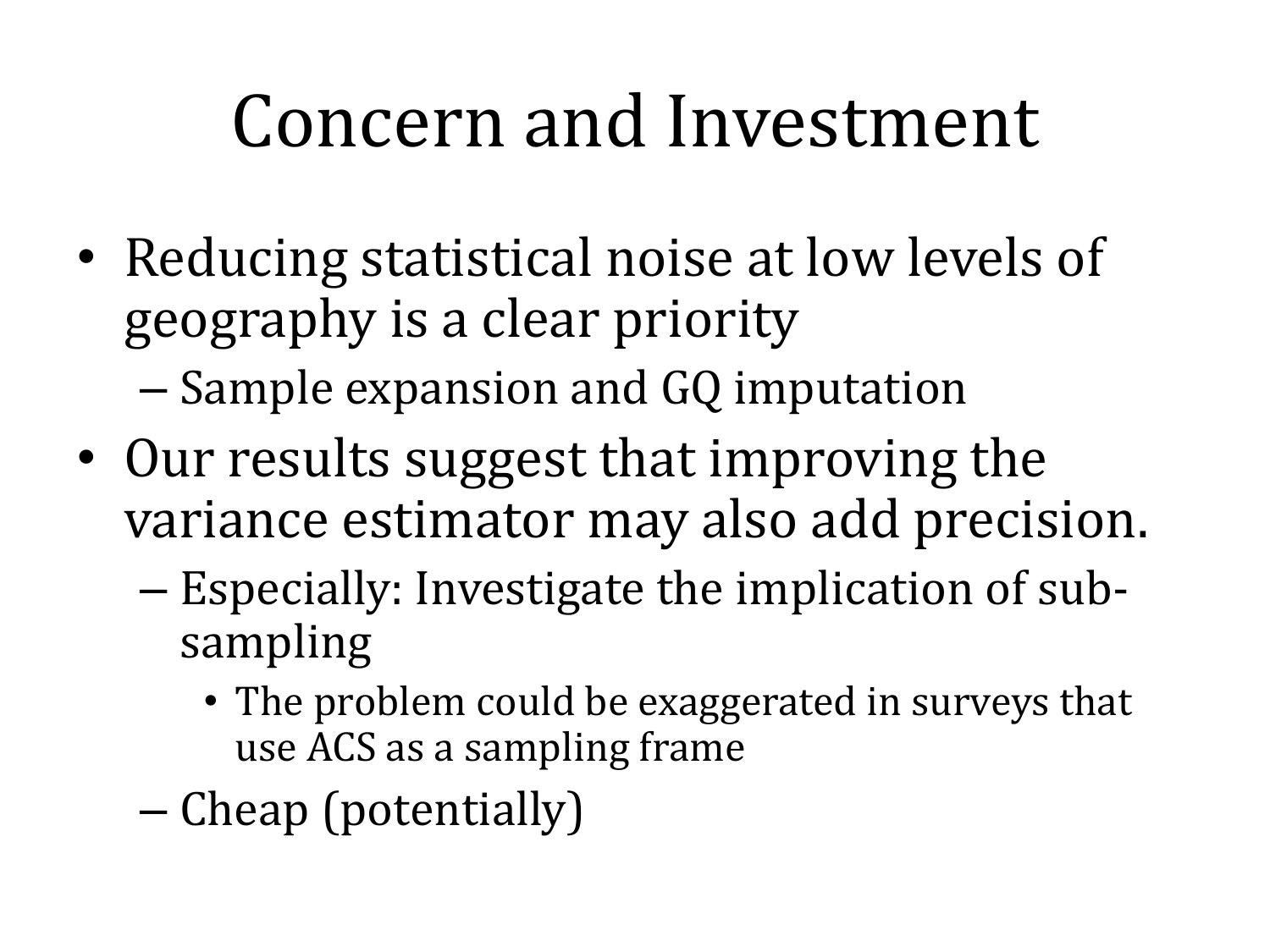## In the mean time…

- For those wanting every last bit of precision
	- Remove outlying MSD values (SE do go down!)
	- Use an alternative variance estimator
		- Modified SDR (Fuller and King, 2013)
			- Calculate deviation from average replicate estimate
		- Taylor Series Linearization
			- Set PUMA as strata and Household as Cluster
			- More sophisticated approaches the leverage the implicit strata formed by the systematic sampling of the PUMS
- But data users are much more interested in precision of tabular estimates found on AFF

– Census Bureau solution